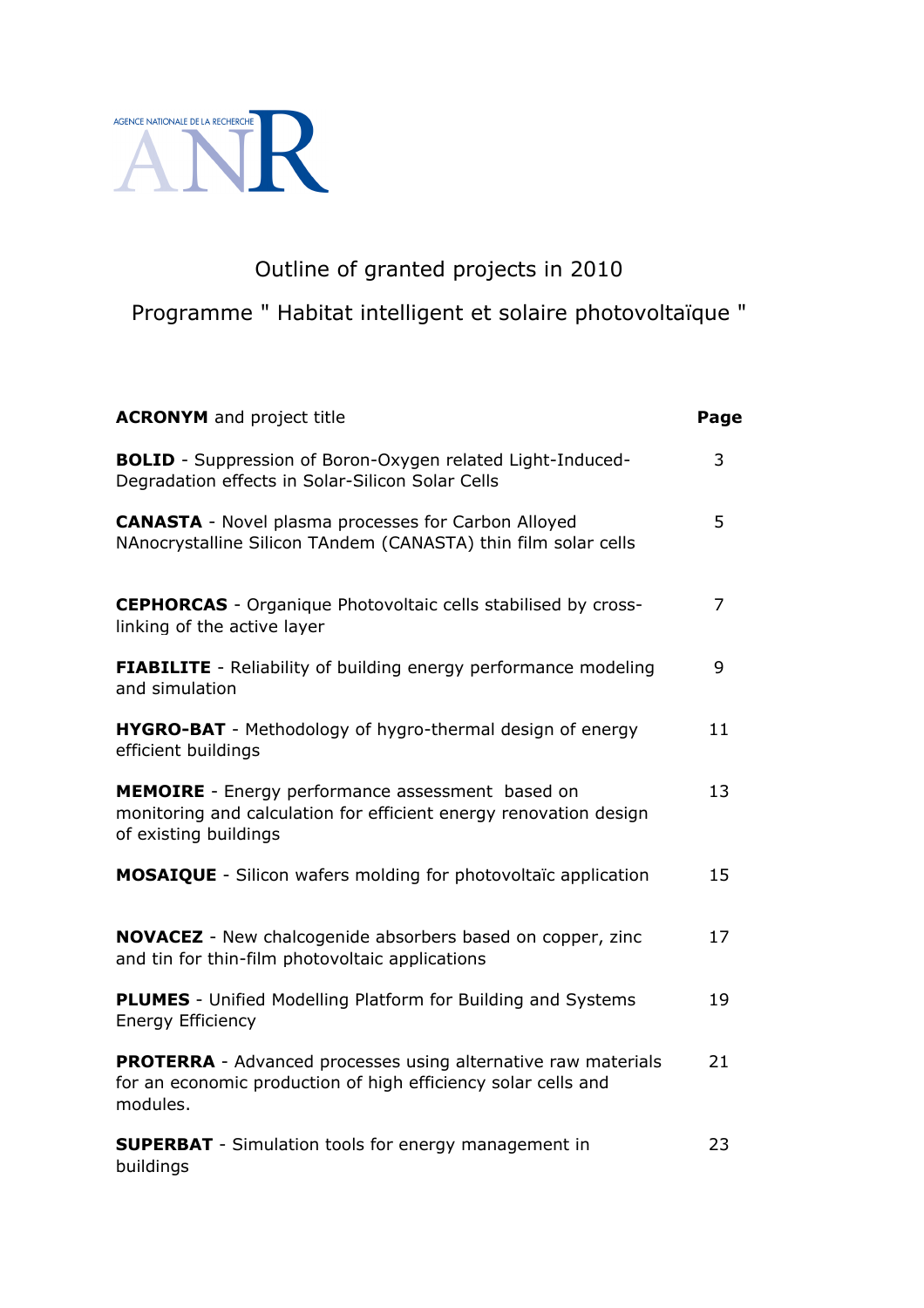| <b>Project Title</b>                              | <b>BOLID - Suppression of Boron-Oxygen related Light-Induced-Degradation</b><br>effects in Solar-Silicon Solar Cells                                                                                                                                                                                                                                                                                                                                                                                                                                                                                                                                                                                                                                                                                                                                                                                                                                                           |
|---------------------------------------------------|--------------------------------------------------------------------------------------------------------------------------------------------------------------------------------------------------------------------------------------------------------------------------------------------------------------------------------------------------------------------------------------------------------------------------------------------------------------------------------------------------------------------------------------------------------------------------------------------------------------------------------------------------------------------------------------------------------------------------------------------------------------------------------------------------------------------------------------------------------------------------------------------------------------------------------------------------------------------------------|
| <b>Abstract</b>                                   | The cost reduction of the solar panels made from multicrystalline silicon could be achieved by using silicon feedstocks<br>purified throughout metallurgical processes. In addition such processes could decrease the environmental impact (carbon<br>balance, absence of polluting agent) of the solar panels fabrication process. Such solutions for the refining of the<br>metallurgical silicon are under study in major international companies, and first results are promising since cells with<br>conversion efficiencies of about 16% have been made from such feedstocks.<br>However, a major obstacle slow-downs the industrial development of these new purification processes. This issue is due to<br>the fact that the efficiency of the cells made from these new materials is unstable under standard illumination. Indeed the<br>efficiency strongly decreases under illumination (in few hours), the efficiency losses being equal to about 1-2 absolute %! |
|                                                   | This effect is known under the name of Light-Induced-Degradation (LID). These efficiency losses counterbalance the cost<br>reduction offers by the use of this low-cost material and furthermore alter the commercial image of these cells.<br>The goal of the BOLID project is to solve these problems of LID, while maintaining high dopant concentrations in the<br>feedstocks. To achieve this objective, the BOLID project will first develop a strong base of understanding on the properties<br>of the BO complexes (responsible for the LID effects) in solar silicon. Then these understandings will be used to develop<br>innovant and efficient "defect engineering processes" able to trap / passivate or suppress the species responsible for the LID<br>process. This new processes will be then integrated to the industrial solar cells fabrication process.                                                                                                   |
|                                                   |                                                                                                                                                                                                                                                                                                                                                                                                                                                                                                                                                                                                                                                                                                                                                                                                                                                                                                                                                                                |
|                                                   |                                                                                                                                                                                                                                                                                                                                                                                                                                                                                                                                                                                                                                                                                                                                                                                                                                                                                                                                                                                |
|                                                   | <b>Consortium CEA/LITEN-INES</b><br>Université Paul Cézanne Aix-Marseille III - IM2NP<br><b>CNRS - INL - UMR5270</b><br>CEA-INAC/SP2M<br>PHOTOWATT                                                                                                                                                                                                                                                                                                                                                                                                                                                                                                                                                                                                                                                                                                                                                                                                                             |
|                                                   |                                                                                                                                                                                                                                                                                                                                                                                                                                                                                                                                                                                                                                                                                                                                                                                                                                                                                                                                                                                |
|                                                   | <b>Coordinator</b> M Sébastien DUBOIS - CEA/LITEN-INES<br>sebastien.dubois2@cea.fr                                                                                                                                                                                                                                                                                                                                                                                                                                                                                                                                                                                                                                                                                                                                                                                                                                                                                             |
| <b>ANR Grant</b> 829 $k \in$                      |                                                                                                                                                                                                                                                                                                                                                                                                                                                                                                                                                                                                                                                                                                                                                                                                                                                                                                                                                                                |
| duration                                          | Kick off and January 2011 - 36 months                                                                                                                                                                                                                                                                                                                                                                                                                                                                                                                                                                                                                                                                                                                                                                                                                                                                                                                                          |
|                                                   | Reference ANR-10-HABISOL-001                                                                                                                                                                                                                                                                                                                                                                                                                                                                                                                                                                                                                                                                                                                                                                                                                                                                                                                                                   |
| <b>Competitivenes TENERRDIS</b><br><b>Cluster</b> |                                                                                                                                                                                                                                                                                                                                                                                                                                                                                                                                                                                                                                                                                                                                                                                                                                                                                                                                                                                |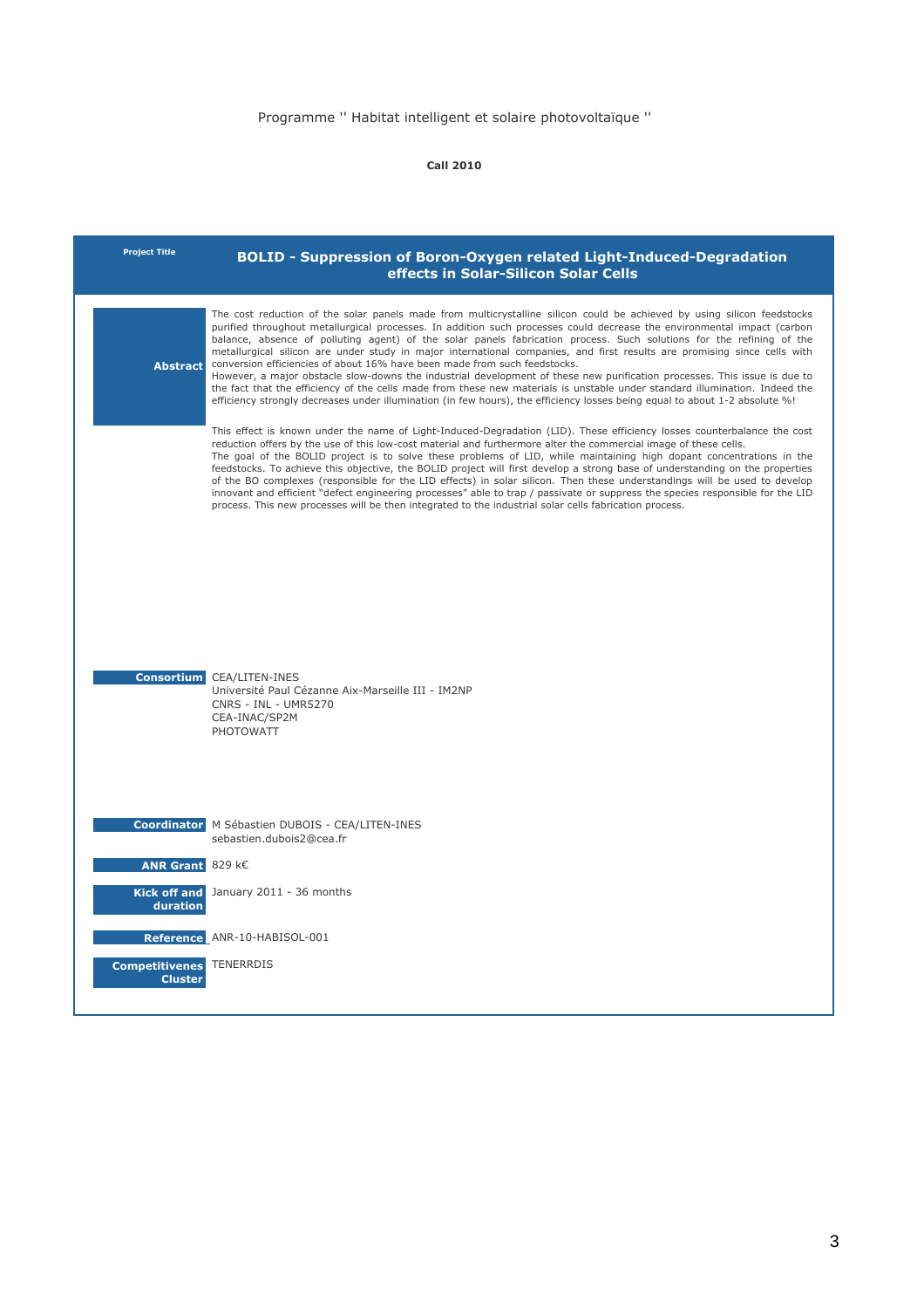| <b>Project Title</b>                    | <b>CANASTA - Novel plasma processes for Carbon Alloyed NAnocrystalline Silicon</b><br><b>TAndem (CANASTA) thin film solar cells</b>                                                                                                                                                                                                                                                                                                                                                                                                                                                                                                                                                                                                                                                                                                                                                                                                                                                                                                                                                                                                                                                          |
|-----------------------------------------|----------------------------------------------------------------------------------------------------------------------------------------------------------------------------------------------------------------------------------------------------------------------------------------------------------------------------------------------------------------------------------------------------------------------------------------------------------------------------------------------------------------------------------------------------------------------------------------------------------------------------------------------------------------------------------------------------------------------------------------------------------------------------------------------------------------------------------------------------------------------------------------------------------------------------------------------------------------------------------------------------------------------------------------------------------------------------------------------------------------------------------------------------------------------------------------------|
| <b>Abstract</b>                         | The production capacity of photovoltaics continues its amazing expansion, with an average yearly growth of 50% between<br>2001 and 2008. Keeping pace with this growth, large-area thin-film PV production has maintained its ~10% market share,<br>but the technology that was expected to dominate the photovoltaic industry - thin film hydrogenated amorphous silicon (a-<br>Si:H) and nanocrystalline silicon (nc-Si:H) tandem cells (the so-called "micromorph" design) - has not completely fulfilled<br>its destiny. This due to a recent challenge by a simple, robust technology (CdTe) that has now grown to be the single<br>largest thin film technology by production volume, and by slower than expected advancements in the stabilized efficiency of<br>micromorph devices. Despite gradual and incremental improvements in thin film silicon technology, this PV module design<br>continues to be limited by two factors:                                                                                                                                                                                                                                                   |
|                                         | (1) a fundamental property of a-Si:H (its metastable light-induced degradation), and (2) the slow deposition rate of nc-<br>Si:H. The proposed project aims to address these two limiting factors: firstly, by removing the primary barrier to stable thin-<br>film silicon-based tandem cells by eliminating the troublesome a-Si:H and replacing it with a hydrogenated nanocrystalline<br>silicon carbide alloy, and secondly, by depositing high-quality hydrogenated nanocrystalline silicon at a high deposition rate.<br>The advantages of the micromorph tandem photovoltaic cell can be retained (high efficiency at low cost due to all<br>silicon/carbon-based absorber layers), while opening new doors in terms of stabilized cell efficiency. The primary challenge<br>to this Carbon Alloyed Nanocrystalline Silicon TAndem (CANASTA) design is obtaining absorber layer quality nanocrystalline<br>silicon carbon (nc-SiC:H) at low temperatures (<300°C).                                                                                                                                                                                                                   |
|                                         | This challenge will be addressed using novel deposition techniques with new levels of precursor flux control. To achieve the<br>widest range of freedom in processing conditions, three novel deposition strategies will be investigated for this challenging<br>material to learn the most about the specific physical processes required to produce high quality material. One of these<br>techniques (for which a patent is currently being filed by the LPP and LPICM), the use of novel excitation voltage<br>waveforms, will also be applied to the challenge of high deposition rate nc-Si:H, the second crucial component of the<br>CANASTA design. The other technique will include the use of high-density microwave excited PECVD and the use of novel<br>precursor gases.<br>In addition, the project addresses a major barrier to the development of new thin-film photovoltaic materials - the lack of a<br>foolproof intrinsic layer characterization method that accurately predicts out-of-plane electronic transport properties, as<br>most thin-film characterization methods probe the in-plane transport properties and can give misleading optimization<br>quidelines. |
|                                         | <b>Consortium</b> CNRS - LPICM<br>CNRS - LPP<br>SUPELEC - LGEP                                                                                                                                                                                                                                                                                                                                                                                                                                                                                                                                                                                                                                                                                                                                                                                                                                                                                                                                                                                                                                                                                                                               |
|                                         | <b>Coordinator</b> M Erik JOHNSON - CNRS - LPICM<br>erik.johnson@polytechnique.edu                                                                                                                                                                                                                                                                                                                                                                                                                                                                                                                                                                                                                                                                                                                                                                                                                                                                                                                                                                                                                                                                                                           |
| <b>ANR Grant</b> 567 k€                 |                                                                                                                                                                                                                                                                                                                                                                                                                                                                                                                                                                                                                                                                                                                                                                                                                                                                                                                                                                                                                                                                                                                                                                                              |
| duration                                | Kick off and January 2011 - 36 months                                                                                                                                                                                                                                                                                                                                                                                                                                                                                                                                                                                                                                                                                                                                                                                                                                                                                                                                                                                                                                                                                                                                                        |
| <b>Competitivenes</b><br><b>Cluster</b> | Reference ANR-10-HABISOL-002                                                                                                                                                                                                                                                                                                                                                                                                                                                                                                                                                                                                                                                                                                                                                                                                                                                                                                                                                                                                                                                                                                                                                                 |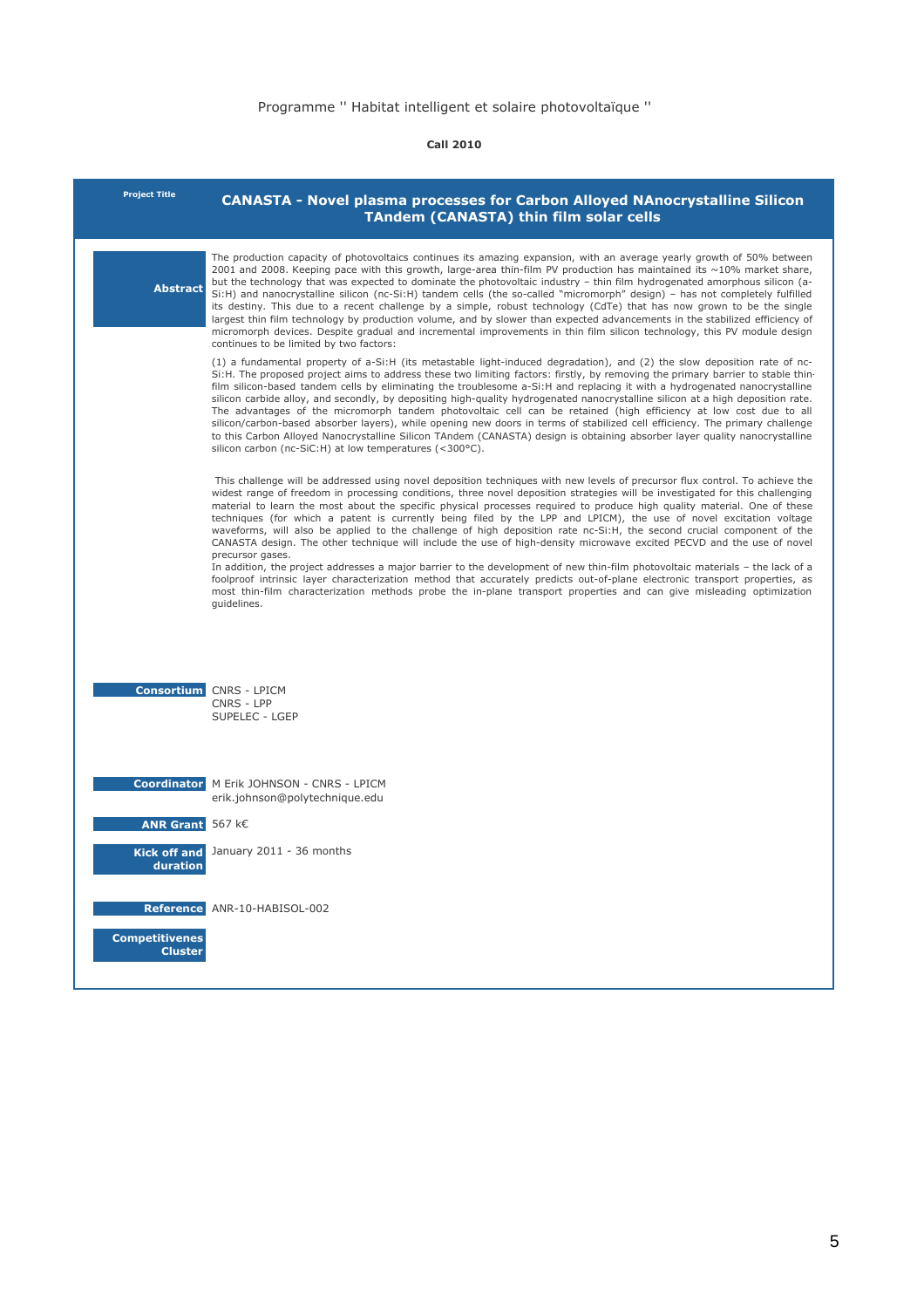| <b>Project Title</b>                    | <b>CEPHORCAS - Organique Photovoltaic cells stabilised by cross-linking of the</b><br>active layer                                                                                                                                                                                                                                                                                                                                                                                                                                                                                                                                                                                                                                                                                                                                                                                                                                                                                                                                                                                                                      |
|-----------------------------------------|-------------------------------------------------------------------------------------------------------------------------------------------------------------------------------------------------------------------------------------------------------------------------------------------------------------------------------------------------------------------------------------------------------------------------------------------------------------------------------------------------------------------------------------------------------------------------------------------------------------------------------------------------------------------------------------------------------------------------------------------------------------------------------------------------------------------------------------------------------------------------------------------------------------------------------------------------------------------------------------------------------------------------------------------------------------------------------------------------------------------------|
| <b>Abstract</b>                         | The project entitled CEPHORCAS is submitted to the theme of "innovative concepts and procedures", itself aimed at the<br>development of solar photovoltaic materials (axis 3) and specifically concerned with the development of organic devices<br>that will allow low cost production from readily available raw materials. The targets are to increase device efficiencies and<br>lifetimes. The proposed project is concentrated on the latter target as it is a critical parameter that must be confronted so<br>that these devices can be used in industrial and private spheres. The active layer in organic polymer devices is based on<br>two components: a polymer donor which acts as the dominant chromophore, giving rise to excited electronic states; and an<br>electronic acceptor such as fullerene derivative which permits these states to become separate positive and negative<br>charges.                                                                                                                                                                                                         |
|                                         | The importance of the morphology of the active layer at this point cannot be understated, as it determines the route that<br>these charges once formed take in reaching the electrodes. Great steps have been taken to understad the morphology at a<br>nanometric scale; it has been realised that the long term changes that a structure can undergo, such as axcessive phase<br>separation, can be detrimental to the operation of the device. This project aims to improve the stability of the morphology<br>of the donor/acceptor blend by using cross-linkable materials in the active layer. These will form covalent bonds that will fix<br>the structure into place. It is envisaged that the cross-linking technique that will be used will be as simple as possible (i.e.<br>thermally or photochemically provoked) so that device preparation remains undemanding. The ideal scenario will be that<br>sunlight which provokes the cross-linking.                                                                                                                                                           |
|                                         | The current literature shows that, so far, this route has been little explored, making it strategically important. Materials to<br>be developped include polymer donors based on polythiophenes that can be cross-linked with each other within the device,<br>the same but to be crss-linked with the acceptor in the device, and finally derivatives of fullerenes that may be cross-linked<br>with each other in the formed device. It is essential that these three different routes be explored so that by the half-way<br>point in the project a clear understanding of the most appropriate technique can be made. On the basis of the choice that<br>will be made at this point, the second part of the project will be spent fully characterising the materials and optimising their<br>use in photovoltaic devices. Ink formulation optimisation will be adressed with our industrial partner RHODIA. Above all, the<br>latter will include extensive characterisation of device aging so as to understand the profile of the materials in hand with<br>respect to materials that have not been cross-linked. |
|                                         | This will be performed using various conditions, including exposure to inert conditions and controlled amount of oxygen and<br>water, so as to be able to define the reasons for any eventual device degradation. Finally, AM 1.5 conditions and<br>accelerated aging will be used to give a complete profile of the cross-linked devices.                                                                                                                                                                                                                                                                                                                                                                                                                                                                                                                                                                                                                                                                                                                                                                              |
| <b>Consortium</b> IPB - IMS             | Université d'Angers - MOLTECH<br><b>ENSCM - AM2N</b><br>CNRS - LPMM<br>RHODIA                                                                                                                                                                                                                                                                                                                                                                                                                                                                                                                                                                                                                                                                                                                                                                                                                                                                                                                                                                                                                                           |
|                                         | <b>Coordinator</b> M Guillaume Wantz - IPB - IMS<br>guillaume.wantz@free.fr                                                                                                                                                                                                                                                                                                                                                                                                                                                                                                                                                                                                                                                                                                                                                                                                                                                                                                                                                                                                                                             |
| ANR Grant 783 k€                        |                                                                                                                                                                                                                                                                                                                                                                                                                                                                                                                                                                                                                                                                                                                                                                                                                                                                                                                                                                                                                                                                                                                         |
| duration                                | Kick off and January 2011 - 36 months                                                                                                                                                                                                                                                                                                                                                                                                                                                                                                                                                                                                                                                                                                                                                                                                                                                                                                                                                                                                                                                                                   |
| <b>Reference</b>                        | ANR-10-HABISOL-003                                                                                                                                                                                                                                                                                                                                                                                                                                                                                                                                                                                                                                                                                                                                                                                                                                                                                                                                                                                                                                                                                                      |
| <b>Competitivenes</b><br><b>Cluster</b> |                                                                                                                                                                                                                                                                                                                                                                                                                                                                                                                                                                                                                                                                                                                                                                                                                                                                                                                                                                                                                                                                                                                         |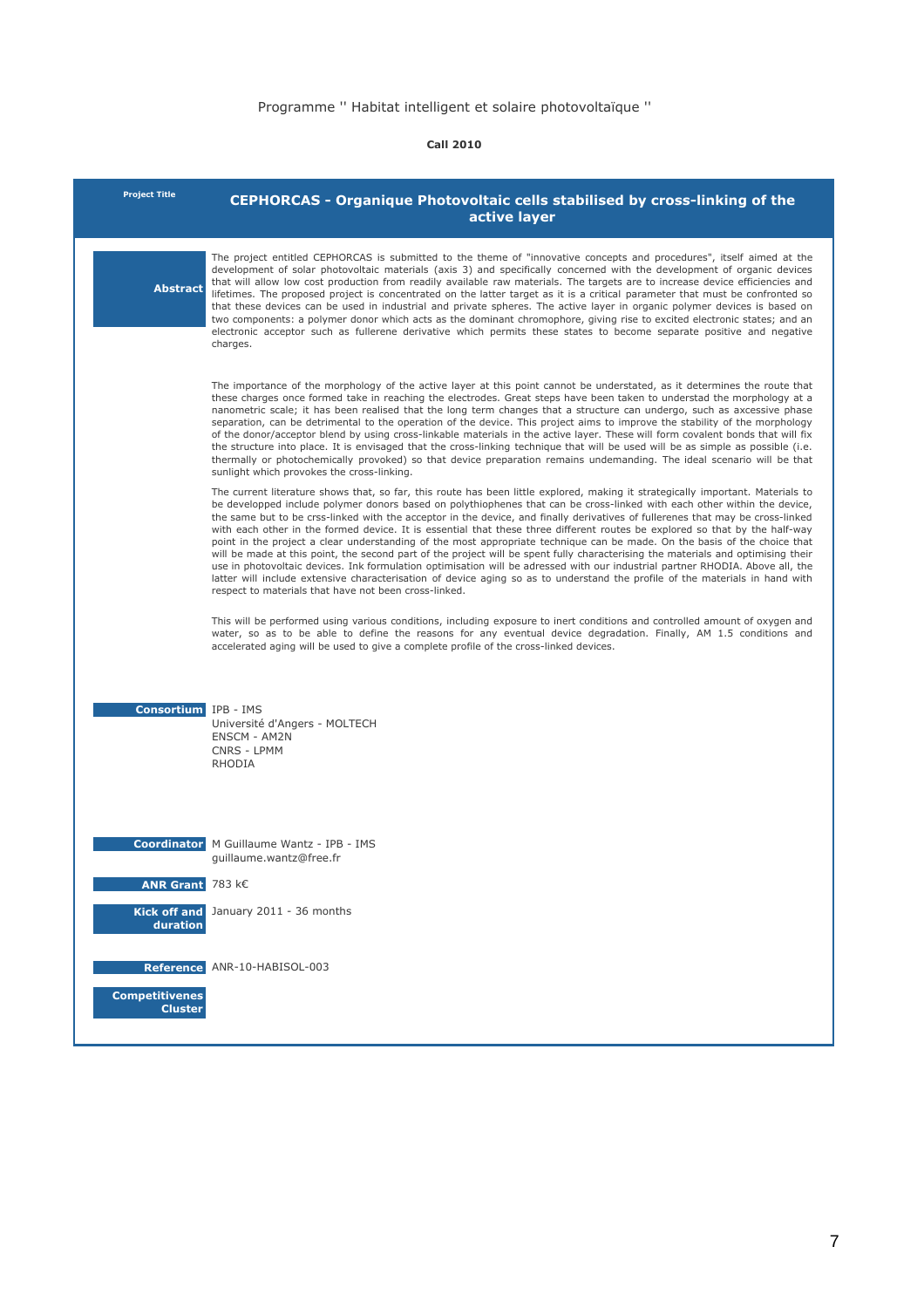| <b>Project Title</b>                              | FIABILITE - Reliability of building energy performance modeling and simulation                                                                                                                                                                                                                                                                                                                                                                                                                                                                                                                                       |
|---------------------------------------------------|----------------------------------------------------------------------------------------------------------------------------------------------------------------------------------------------------------------------------------------------------------------------------------------------------------------------------------------------------------------------------------------------------------------------------------------------------------------------------------------------------------------------------------------------------------------------------------------------------------------------|
| <b>Abstract</b>                                   | This project focuses on the fundamental question of validity of models and simulation codes for prediction of energy in<br>buildings as well as simulation results reliability with regard to input uncertainties. The main goal is to develop efficient<br>methods (robust and non computationally intensive) and appropriate methodologies to attest the quality of simulation<br>results in terms of accuracy and reliability, to propose (if needed) some improvements of underlying models and to identify<br>internal or external factors that significantly contribute to prediction uncertainties.           |
|                                                   | It is first needed to identify, in a structured way, assumptions or simplifications commonly made in building energy<br>modeling and simulation that could produce significant biases in predictions. These biases are then evaluated by means of<br>appropriate numerical experiments comparing predictions from "standard" models to "improved" ones. Then, experimental<br>facilities will be used to get valuable data to develop efficient model validation methods and eventually reveal some ways of<br>improvements of unsatisfactory models by identifying failing modeling assumptions or simplifications. |
|                                                   | In order to carry through these objectives, we need first to identify uncertainty sources in internal and external factors and<br>characterize the nature of this uncertainty (subjective or random). Model sensitivity analysis can then help in identifying<br>factors that mainly affect simulation results and that may induce significant uncertainties. Finally robust and efficient<br>methods of uncertainties analysis are required to evaluate model and simulation code predictions reliability.                                                                                                          |
|                                                   | Finally, in order to promote and disseminate the results of this project, we plan to implement part of the developed<br>methods in existing building energy simulation tools (Comfie). This approach could make these notions of models validity<br>and uncertainty more familiar to professionals of the building sector.                                                                                                                                                                                                                                                                                           |
|                                                   |                                                                                                                                                                                                                                                                                                                                                                                                                                                                                                                                                                                                                      |
|                                                   |                                                                                                                                                                                                                                                                                                                                                                                                                                                                                                                                                                                                                      |
|                                                   |                                                                                                                                                                                                                                                                                                                                                                                                                                                                                                                                                                                                                      |
|                                                   | <b>Consortium</b> CNRS - TREFLE<br>Université de la Réunion - LPBS<br>Université de Savoie - LOCIE<br><b>ARMINES - CEP</b><br><b>CEA-LITEN</b><br>EDF R&D / EnerBAT<br>Grenoble INP - G2ELaB<br><b>CSTB</b><br>Grenoble INP - G-SCOP<br>INSA-Lyon - CETHIL                                                                                                                                                                                                                                                                                                                                                           |
|                                                   | <b>Coordinator</b> M Laurent Mora - CNRS - TREFLE<br>laurent.mora@u-bordeaux1.fr                                                                                                                                                                                                                                                                                                                                                                                                                                                                                                                                     |
| <b>ANR Grant</b> $1073$ k $\epsilon$              |                                                                                                                                                                                                                                                                                                                                                                                                                                                                                                                                                                                                                      |
| duration                                          | Kick off and January 2011 - 36 months                                                                                                                                                                                                                                                                                                                                                                                                                                                                                                                                                                                |
|                                                   | Reference ANR-10-HABISOL-004                                                                                                                                                                                                                                                                                                                                                                                                                                                                                                                                                                                         |
| <b>Competitivenes TENERRDIS</b><br><b>Cluster</b> |                                                                                                                                                                                                                                                                                                                                                                                                                                                                                                                                                                                                                      |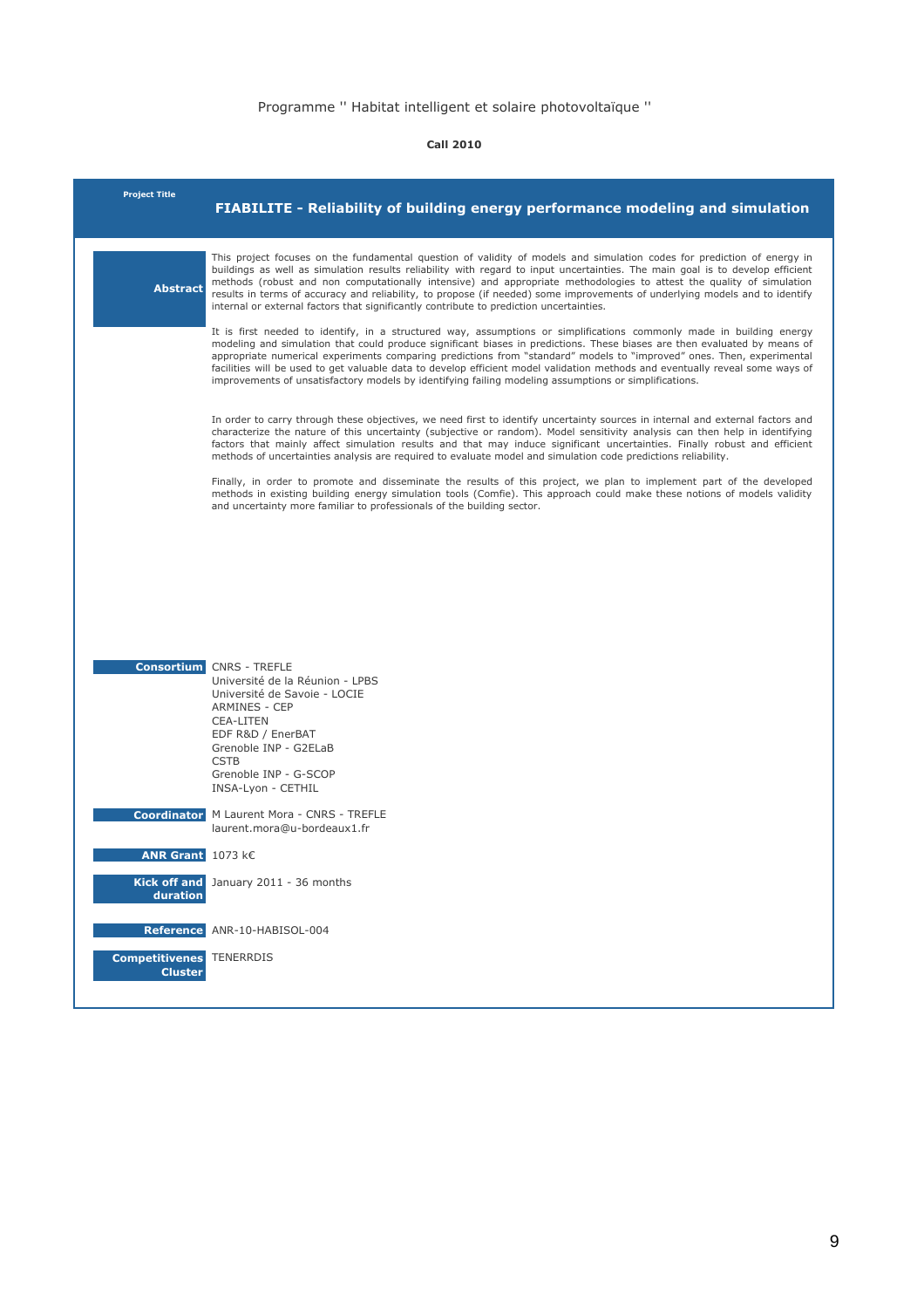| <b>Project Title</b>                    | HYGRO-BAT - Methodology of hygro-thermal design of energy efficient buildings                                                                                                                                                                                                                                                                                                                                                                                                                                                                                                                                                                                                                                                                                                                                                                                                |
|-----------------------------------------|------------------------------------------------------------------------------------------------------------------------------------------------------------------------------------------------------------------------------------------------------------------------------------------------------------------------------------------------------------------------------------------------------------------------------------------------------------------------------------------------------------------------------------------------------------------------------------------------------------------------------------------------------------------------------------------------------------------------------------------------------------------------------------------------------------------------------------------------------------------------------|
| <b>Abstract</b>                         | There is a gain of interest for Coupled Heat-Air-Moisture (HAM) transfers processes in buildings. Researchers from building<br>energy field foresee here an opportunity to reduce energy needs for buildings. Indeed, some recent works had shown the<br>impact of mass transfers on energy behaviour of buildings, under varying external and internal loads.                                                                                                                                                                                                                                                                                                                                                                                                                                                                                                               |
|                                         | However, even if a lot of work had been done, we are still not able to explain some observations. For example, differences<br>between simulated and measured values have been remarked in a few national and international projects (Annex 24 and 41<br>of International Energy Agency, French ANR PREBAT OPTI-MOB). The reason of these differences is not really known:<br>measuring system, properties of materials, HAM models themselves? Past and current projects showed the complexity of<br>the problem, but, up to now, were not able to explain clearly reasons of divergence and elaborate adapted tools. However,<br>this is a fundamental question, because energy savings are expected precisely in dynamic thermo-hygric behaviour. Indeed,<br>few publications, where the impact of dynamic moisture conditions is analysed, show energy savings up to 30%. |
|                                         | Our project gathers the experience of leading French institutions in this field around experimental and numerical<br>benchmarks. Our ambition is to understand and master main physical phenomena and to elaborate experimental<br>(characterisation methods) and numerical (coupled HAM-BES simulation) tools.                                                                                                                                                                                                                                                                                                                                                                                                                                                                                                                                                              |
|                                         | Our main objective is to elaborate a methodology for hygro-thermal design of buildings, based on reliable tools and<br>methods. The aimed methodology should be able to qualify and to quantify the novel solutions, representing energy impact<br>of mass transfers. Proposed project uses wood-based construction, and more generally construction materials based on<br>vegetal fibres, as application example.                                                                                                                                                                                                                                                                                                                                                                                                                                                           |
|                                         | These materials have interesting hygroscopic properties and complex hygro-thermal behaviour. Moreover, the perspective<br>of the further economic development of the corresponding industrial sector in France seems promising.                                                                                                                                                                                                                                                                                                                                                                                                                                                                                                                                                                                                                                              |
|                                         | We propose a progressive working plan starting at precise measurements of material properties, as reliable inputs for<br>numerical models. Then measurements and numerical simulations of dynamic behaviour of materials and wall assemblies<br>will be performed, first under well known laboratory conditions. Then a more complex scale of building behaviour under real<br>climate will be assessed, first in an idealised way (using well known PASSYS cells) then using real buildings. The<br>possibilities of integration of project results in official standards will also be assessed.                                                                                                                                                                                                                                                                            |
|                                         | HYGRO-BAT project is proposed by 13 institutions: 7 research laboratories form Universities (CETHIL, LEPTIAB, TREFLE,<br>LERFOB, LERMAB, LOCIE, LMDC), 3 semi-public technical centres (CEA-INES, CRITT-Bois, CSTB) and 3 enterprises (EDF,<br>LIGNATEC, NR GAÏA).                                                                                                                                                                                                                                                                                                                                                                                                                                                                                                                                                                                                           |
|                                         | <b>Consortium</b> Université Claude Bernard - CETHIL<br>ECOLE CENTRALE PARIS - LGPM<br>Université de la Rochelle - LEPTIAB<br>CEA/LITEN-INES<br><b>EDF</b><br>Arts & Métiers ParisTech - TREFLE<br>Université Paul Sabatier - LMDC<br>Université de Savoie - LOCIE<br>LIGNATEC<br>nr Gaïa                                                                                                                                                                                                                                                                                                                                                                                                                                                                                                                                                                                    |
| <b>Coordinator</b>                      | Mme Monika WOLOSZYN - Université Claude Bernard - CETHIL<br>monika.woloszyn@univ-lyon1.fr                                                                                                                                                                                                                                                                                                                                                                                                                                                                                                                                                                                                                                                                                                                                                                                    |
| <b>ANR Grant</b>                        | 1694 k€                                                                                                                                                                                                                                                                                                                                                                                                                                                                                                                                                                                                                                                                                                                                                                                                                                                                      |
|                                         | Kick off and January 2011 - 48 months                                                                                                                                                                                                                                                                                                                                                                                                                                                                                                                                                                                                                                                                                                                                                                                                                                        |
| <b>Reference</b>                        | ANR-10-HABISOL-005                                                                                                                                                                                                                                                                                                                                                                                                                                                                                                                                                                                                                                                                                                                                                                                                                                                           |
| <b>Competitivenes</b><br><b>Cluster</b> | AXELERA, TENERRDIS, Fibres Grand Est, Xylofutur                                                                                                                                                                                                                                                                                                                                                                                                                                                                                                                                                                                                                                                                                                                                                                                                                              |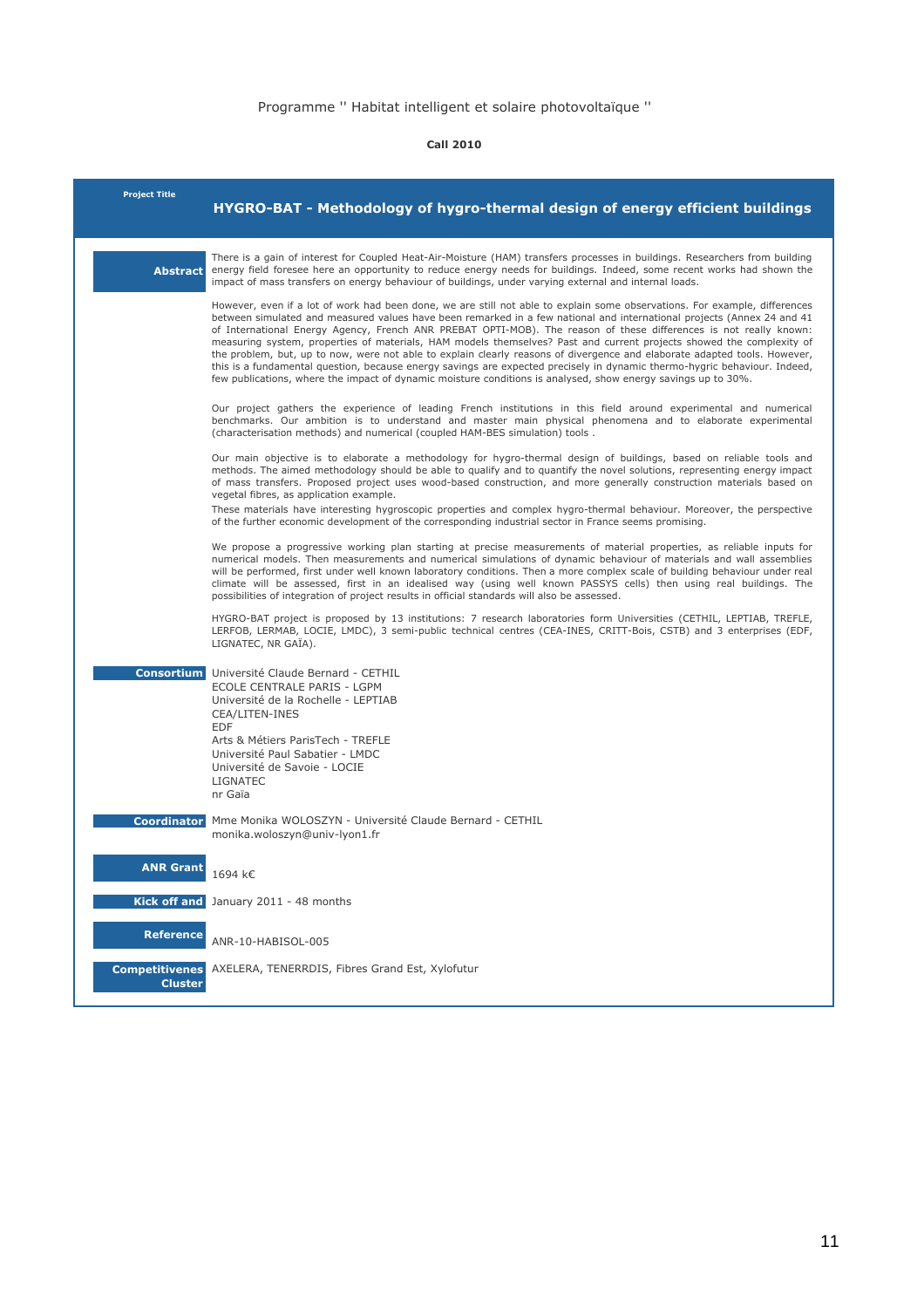| <b>Project Title</b>                              | MEMOIRE - Energy performance assessment based on monitoring and<br>calculation for efficient energy renovation design of existing buildings                                                                                                                                                                                                                                                                                                                                                                                                                                                                                                                                                                                                                                                                                                                                                                                                                                                                              |
|---------------------------------------------------|--------------------------------------------------------------------------------------------------------------------------------------------------------------------------------------------------------------------------------------------------------------------------------------------------------------------------------------------------------------------------------------------------------------------------------------------------------------------------------------------------------------------------------------------------------------------------------------------------------------------------------------------------------------------------------------------------------------------------------------------------------------------------------------------------------------------------------------------------------------------------------------------------------------------------------------------------------------------------------------------------------------------------|
| <b>Abstract</b>                                   | This project aims to develop an audit method based on the combination of measurements and modelling so that relevant<br>renovation solutions can be obtained, leading to effective energy performances after renovation.<br>What is original in this method, when compared to existing methods, is that it sets out to accurately determine the intrinsic<br>performance of a building on the one hand, and that it aims to assess how a building is used and operates, on the other<br>hand.<br>The process of identifying the intrinsic thermal characteristics of a building is twofold: a first phase including in-situ<br>measurements and a second phase consisting of inverting thermal and aeraulic models.<br>The global audit method comprises a thermal behaviour model applied to building whose input data result from<br>developments obtained when conducting the project.<br>Beyond the scientific development of the method and its validation according to usual procedures, this project provides for |
|                                                   | the analysis of its economic feasibility together with approval of the method by the various professionals involved.<br>Furthermore, three pilot projects are intended to analyse how the method can be applied on site.<br>This project falls within the scope of the professionalization of audit and renovation activities in order to ensure the<br>economic relevance of the work proposed, its actual energy efficiency and the approval by the various building users<br>through the positive impacts on both comfort and control of expenses.                                                                                                                                                                                                                                                                                                                                                                                                                                                                    |
| <b>Consortium</b> CSTB                            | Solamen<br>Laboratoire Central des Ponts et Chaussées - LCPC<br>Université de la Rochelle - LEPTIAB<br>CETE-OUEST                                                                                                                                                                                                                                                                                                                                                                                                                                                                                                                                                                                                                                                                                                                                                                                                                                                                                                        |
|                                                   | Coordinator Mme Rofaïda LAHRECH - CSTB<br>rofaida.lahrech@cstb.fr                                                                                                                                                                                                                                                                                                                                                                                                                                                                                                                                                                                                                                                                                                                                                                                                                                                                                                                                                        |
| ANR Grant 705 k€<br>duration                      | Kick off and January 2011 - 36 months                                                                                                                                                                                                                                                                                                                                                                                                                                                                                                                                                                                                                                                                                                                                                                                                                                                                                                                                                                                    |
| <b>Competitivenes</b> Advancity<br><b>Cluster</b> | Reference ANR-10-HABISOL-006                                                                                                                                                                                                                                                                                                                                                                                                                                                                                                                                                                                                                                                                                                                                                                                                                                                                                                                                                                                             |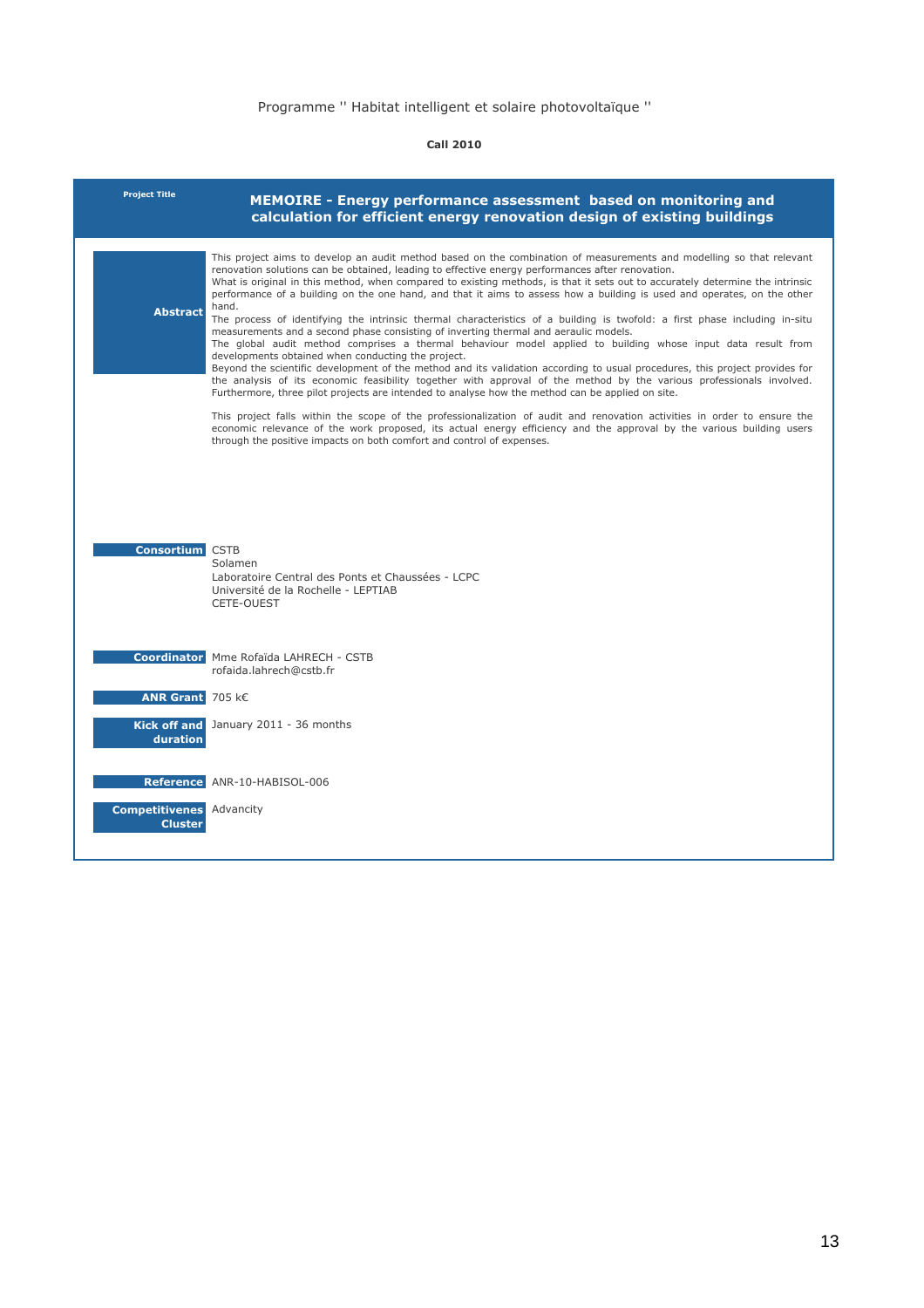| <b>Project Title</b>                                          | <b>MOSAIQUE - Silicon wafers molding for photovoltaïc application</b>                                                                                                                                                                                                                                                                                                                                                                                                                                                                                                                                                                                                                                                                                                                                                                                                                                                                                                                                                                                                                                                                      |
|---------------------------------------------------------------|--------------------------------------------------------------------------------------------------------------------------------------------------------------------------------------------------------------------------------------------------------------------------------------------------------------------------------------------------------------------------------------------------------------------------------------------------------------------------------------------------------------------------------------------------------------------------------------------------------------------------------------------------------------------------------------------------------------------------------------------------------------------------------------------------------------------------------------------------------------------------------------------------------------------------------------------------------------------------------------------------------------------------------------------------------------------------------------------------------------------------------------------|
| <b>Abstract</b>                                               | The aim of the MOSAIQUE project is to propose a novel solution for the processing of PV silicon based on the directional<br>crystallization of Si sheets molded in parallel.<br>In comparison with the current method of slicing bulk Si lingots prepared by directional crystallization, the proposed<br>method allows avoiding the additional costs and material losses caused by the cutting step. And, in comparison with the<br>ribbon pulling methods studied up to now, the new method should give a better Si microstructure while keeping a high<br>productivity. Moreover the new method can be operated in the existing industrial crystallization furnaces and does not imply<br>heavy investments, in contrast with the ribbon technologies.<br>The first part of the project is devoted to the development of a mould material with the associated coating that must lead to<br>a spontaneous detachment of silicon during cooling.                                                                                                                                                                                          |
|                                                               | This development will be based on an experimental study of wetting and adhesion of silicon on the coated mould. The<br>results of this study will be used to develop a molding process at the scale of the laboratory. This consists in the control of :<br>the infiltration of the mould by molten silicon, the heterogeneous nucleation of silicon at the mould walls, the surface shape<br>and final microstructure of solidified Si as well as the pollution of silicon caused by the mould. The optimal parameters<br>determined by this study will be used to process silicon sheets that will be tested as PV cell base material. From the<br>measured cell efficiencies, the potentialities of the molding process will be evaluated.<br>The proposed project is an industrial collaborative research. It will be conducted using the basic knowledge of the three<br>laboratories taking part into this project, specialized in the respective fields of wetting and adhesion, nucleation, crystal<br>growth and segregation, and diffusion /precipitation of impurities in solid silicon in relation with electrical properties. |
|                                                               | The application of the process will rely on the experience and contribution of two industrial societies, the first being implied<br>in the development of the mould material, and the second in the development of the molding furnace.                                                                                                                                                                                                                                                                                                                                                                                                                                                                                                                                                                                                                                                                                                                                                                                                                                                                                                    |
|                                                               | <b>Consortium CEA/LITEN-INES</b><br>Mersen<br>CNRS - SIMaP<br>CNRS - InESS<br><b>ECM</b>                                                                                                                                                                                                                                                                                                                                                                                                                                                                                                                                                                                                                                                                                                                                                                                                                                                                                                                                                                                                                                                   |
|                                                               | <b>Coordinator</b> M Denis CAMEL - CEA/LITEN-INES<br>denis.camel@cea.fr                                                                                                                                                                                                                                                                                                                                                                                                                                                                                                                                                                                                                                                                                                                                                                                                                                                                                                                                                                                                                                                                    |
| ANR Grant 756 k€                                              | Kick off and January 2011 - 36 months                                                                                                                                                                                                                                                                                                                                                                                                                                                                                                                                                                                                                                                                                                                                                                                                                                                                                                                                                                                                                                                                                                      |
| duration<br><b>Competitivenes TENERRDIS</b><br><b>Cluster</b> | Reference ANR-10-HABISOL-007                                                                                                                                                                                                                                                                                                                                                                                                                                                                                                                                                                                                                                                                                                                                                                                                                                                                                                                                                                                                                                                                                                               |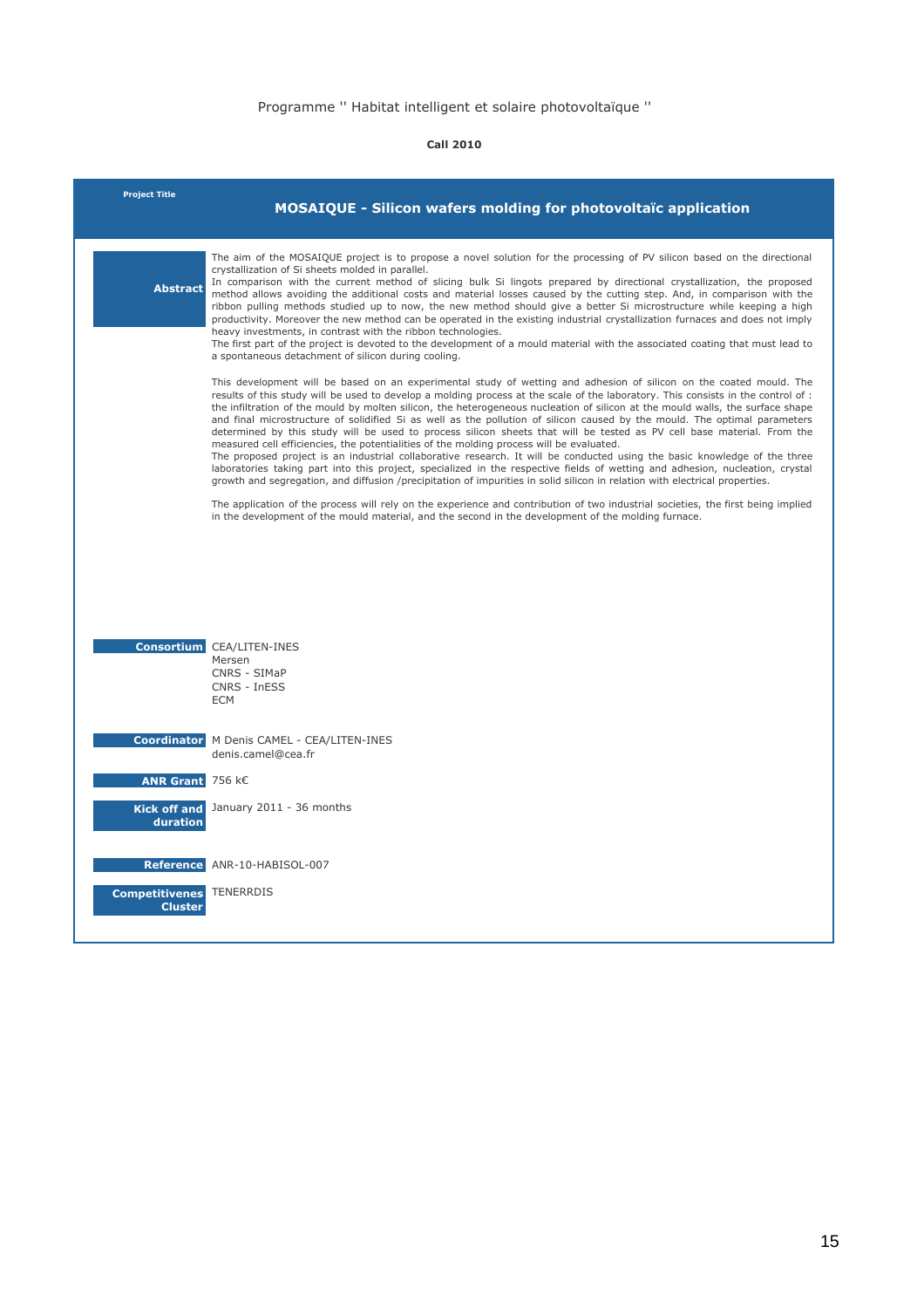| <b>Project Title</b>                    | NovACEZ - New chalcogenide absorbers based on copper, zinc and tin for thin-<br>film photovoltaic applications                                                                                                                                                                                                                                                                                                                                                                                                                                                                                                                                                      |
|-----------------------------------------|---------------------------------------------------------------------------------------------------------------------------------------------------------------------------------------------------------------------------------------------------------------------------------------------------------------------------------------------------------------------------------------------------------------------------------------------------------------------------------------------------------------------------------------------------------------------------------------------------------------------------------------------------------------------|
| <b>Abstract</b>                         | Solar cells based on CIGS are on the path of industrialization, and First Solar is now the world's first solar module<br>manufacturer with its CdTe technology. However there are doubts about the availability of indium in the long-term, and<br>there are difficulties related to the handling of cadmium. It is therefore necessary to start working on the replacement of<br>these technologies in the medium term. A possible solution is to replace the indium in chalcopyrite by a pair consisting of a<br>zinc atom and a tin atom. This material, noted CZTS for Copper Zinc Tin Sulfur is promising and has already shown<br>efficiencies of around 10%. |
|                                         | This project aims at developping a French working group on CZTS, working both on understanding the crystal chemistry and<br>the band structure of the material, and the development of processes. It will therefore be possible to make a technology in<br>the medium term to French companies that could develop the technology commercially.                                                                                                                                                                                                                                                                                                                      |
|                                         | In order to accelerate the developement of this technology, fundamental and applied research will be led :<br>- ab initio simulations and chemical crystallography studies will be led in order to to improve understanding of the CZTS<br>material CZTS<br>- three processes of CZTS deposition will be investigated :<br>o Vacuum deposition has the greatest potential in terms of efficiency<br>o Two chemical techniques, electrodeposition and sol-gel, are mastered by the partners, both academic and industrial.                                                                                                                                           |
|                                         |                                                                                                                                                                                                                                                                                                                                                                                                                                                                                                                                                                                                                                                                     |
| <b>Consortium</b> EDF - IRDEP           | CNRS - IRDEP<br>CNRS - IMN<br>CNRS - ILV<br><b>OMG</b><br><b>Nexcis</b><br><b>CEA - LITEN</b><br><b>UPS - CIRIMAT</b><br>Screen Solar                                                                                                                                                                                                                                                                                                                                                                                                                                                                                                                               |
|                                         | Coordinator M Sébastien Delbos - EDF - IRDEP<br>sebastien.delbos@edf.fr                                                                                                                                                                                                                                                                                                                                                                                                                                                                                                                                                                                             |
| <b>ANR Grant</b> $1492$ k $\epsilon$    |                                                                                                                                                                                                                                                                                                                                                                                                                                                                                                                                                                                                                                                                     |
| duration                                | Kick off and January 2011 - 42 months                                                                                                                                                                                                                                                                                                                                                                                                                                                                                                                                                                                                                               |
|                                         | Reference ANR-10-HABISOL-008                                                                                                                                                                                                                                                                                                                                                                                                                                                                                                                                                                                                                                        |
| <b>Competitivenes</b><br><b>Cluster</b> |                                                                                                                                                                                                                                                                                                                                                                                                                                                                                                                                                                                                                                                                     |
|                                         |                                                                                                                                                                                                                                                                                                                                                                                                                                                                                                                                                                                                                                                                     |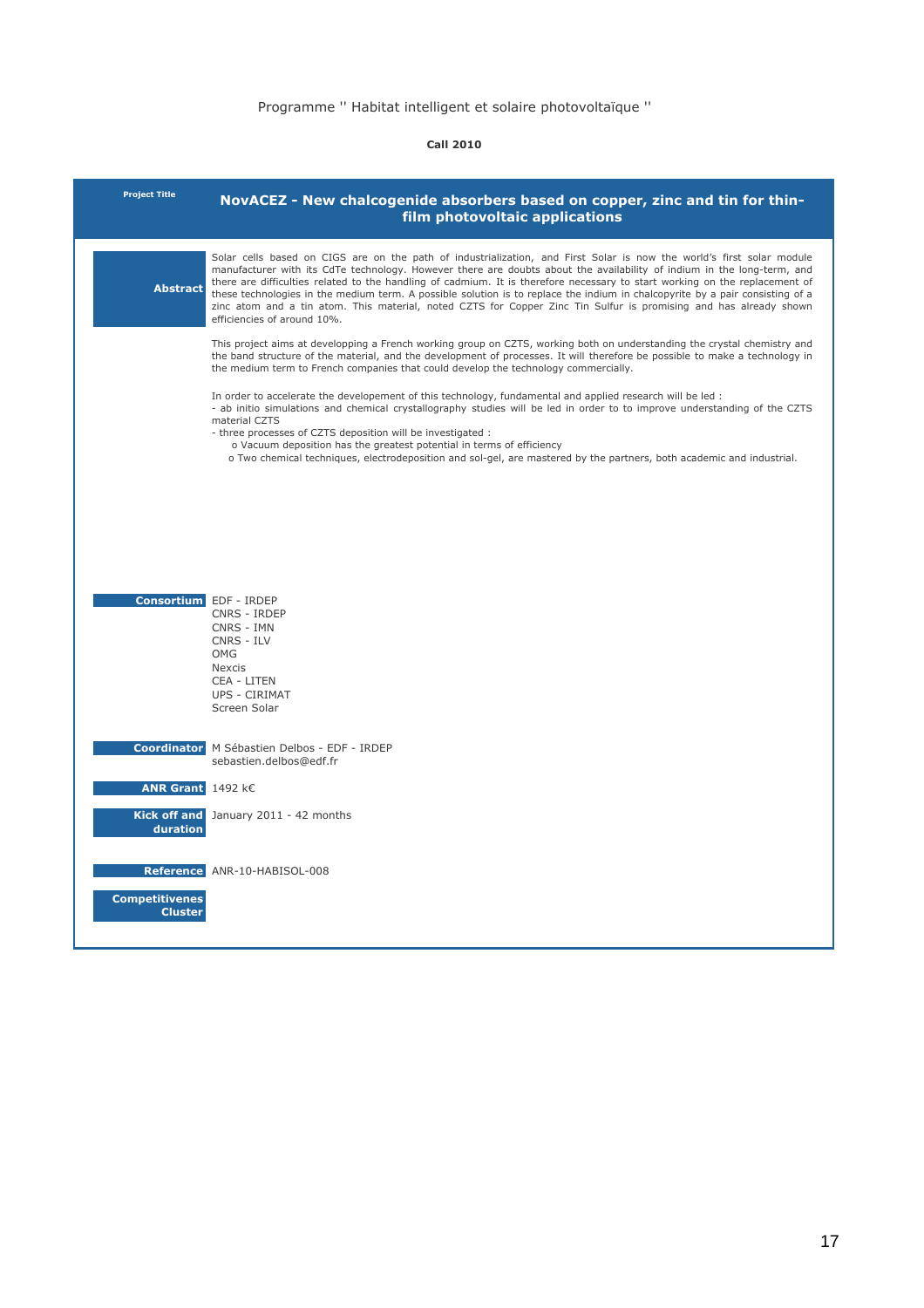| <b>Project Title</b>     | <b>PLUMES - Unified Modelling Platform for Building and Systems Energy Efficiency</b>                                                                                                                                                                                                                                                                                                                                                                                                                                                                                                                                                                                                                                                                                                                                                                                                                                                                                                                                                                             |
|--------------------------|-------------------------------------------------------------------------------------------------------------------------------------------------------------------------------------------------------------------------------------------------------------------------------------------------------------------------------------------------------------------------------------------------------------------------------------------------------------------------------------------------------------------------------------------------------------------------------------------------------------------------------------------------------------------------------------------------------------------------------------------------------------------------------------------------------------------------------------------------------------------------------------------------------------------------------------------------------------------------------------------------------------------------------------------------------------------|
| <b>Abstract</b>          | It is now acknowledged that the general trend of ever-growing energy consumption shall be put to an end and that this<br>raises new and exciting technological challenges. This is especially true for Building energy efficiency since energy<br>consumption of the area represents more than 40% of total consumption (in France and Europe). Improving building<br>efficiency imposes not only to improve building envelopes, but also to provide efficient and reliable working support to<br>practitioners as far as modeling and simulation are concerned (it is a necessary step in order to efficiently take into account<br>energy aspects in building life cycle). A large number of software tools is already available for all modeling and simulation<br>tasks and these already perform quite well. It is however still important to seek to improve them, and not only to obtain<br>more precise and reliable results, but also to make them more interoperable and to improve their connection to other<br>software tools of building life cycle. |
|                          | These two aspects are actually crucial if we want these tools to spread among building design practitioners and doing so, to<br>reach a higher level in building energy efficiency. To this end, the PLUMES project proposes to provide a unified modeling<br>approach, independent from any modeling platform or modeling format or targeted domain. This approach will be<br>completed by a software platform easy to couple with other building lifecycle software tools (and most important, to CAD<br>tools) and which will rely on available modeling / simulation tools.                                                                                                                                                                                                                                                                                                                                                                                                                                                                                   |
|                          | The project is clearly in line with the theme 1.4 ("modeling and design-support tools") of thematic axis 1 ("Systems-<br>oriented approaches") of ANR Habisol 2010 call. Indeed the call explicitly puts an emphasis on the interoperability issue: "it<br>will be necessary to ensure interoperability (standard data formats) between specific tools of different domains in order to<br>propose completely integrated solutions".                                                                                                                                                                                                                                                                                                                                                                                                                                                                                                                                                                                                                              |
|                          | From the scientific and technical points of view, interoperability and ability to reuse models are the main focuses of the<br>projects. The main objective will be to design a candidate standard of components for building and building systems<br>modeling. This standard component will be interoperable, will address various kinds of physics, and will be able to execute<br>in various environment. This standard, which we call MUSE (for Modèle Unifiée pour les Systèmes Energétiques, which may<br>be translated to "unified model for energy systems"), will offer the following features:<br>- Interoperability: Interoperability of MUSE components will be ensured thanks to a neutral language (i.e. independent from<br>any specifics), from which executable components will be generated;                                                                                                                                                                                                                                                     |
|                          | - Multi-physics: MUSE components will enable dealing with all kinds of physics related to building domain. In particular,<br>thermal, electrical, and control-command domains will be targeted. It will also be possible to model building users, as well<br>as financial aspects (e.g. investment costs). It will be possible as well to extend components to other physics, which are not<br>dealt with in the scope of the project (e.g. lighting);<br>- Multi-domains: A MUSE component will integrate several models enabling to target various domains: simulation, control,<br>diagnosis, etc.                                                                                                                                                                                                                                                                                                                                                                                                                                                             |
|                          | Therefore, the aim of PLUMES will be to use this MUSE component model as a basis to build a unified software platform for<br>building and building systems modeling. This platform will provide a comprehensive support for MUSE components:<br>components editors and generators, and software modules to execute them in various environments (TRNSYS, MODELICA<br>and G-Home Tech are especially targeted). Software support to connect building information model (expressed in IFC<br>format) and MUSE components will also be provided. At last, a first library of MUSE components will be developed in the<br>scope of the project in order to validate relevance and applicability of the approach.                                                                                                                                                                                                                                                                                                                                                      |
| <b>Consortium CEA</b>    | <b>CSTB</b><br>EDF R&D / EnerBAT<br>Grenoble INP / G2ELAB<br>Grenoble INP / G-SCOP                                                                                                                                                                                                                                                                                                                                                                                                                                                                                                                                                                                                                                                                                                                                                                                                                                                                                                                                                                                |
|                          | <b>Coordinator</b> M Sylvain ROBERT - CEA<br>sylvain.robert@cea.fr                                                                                                                                                                                                                                                                                                                                                                                                                                                                                                                                                                                                                                                                                                                                                                                                                                                                                                                                                                                                |
| ANR Grant 850 k€         |                                                                                                                                                                                                                                                                                                                                                                                                                                                                                                                                                                                                                                                                                                                                                                                                                                                                                                                                                                                                                                                                   |
| Kick off and<br>duration | January 2011 - 36 months                                                                                                                                                                                                                                                                                                                                                                                                                                                                                                                                                                                                                                                                                                                                                                                                                                                                                                                                                                                                                                          |
| <b>Competitivenes</b>    | Reference ANR-10-HABISOL-009                                                                                                                                                                                                                                                                                                                                                                                                                                                                                                                                                                                                                                                                                                                                                                                                                                                                                                                                                                                                                                      |
| <b>Cluster</b>           |                                                                                                                                                                                                                                                                                                                                                                                                                                                                                                                                                                                                                                                                                                                                                                                                                                                                                                                                                                                                                                                                   |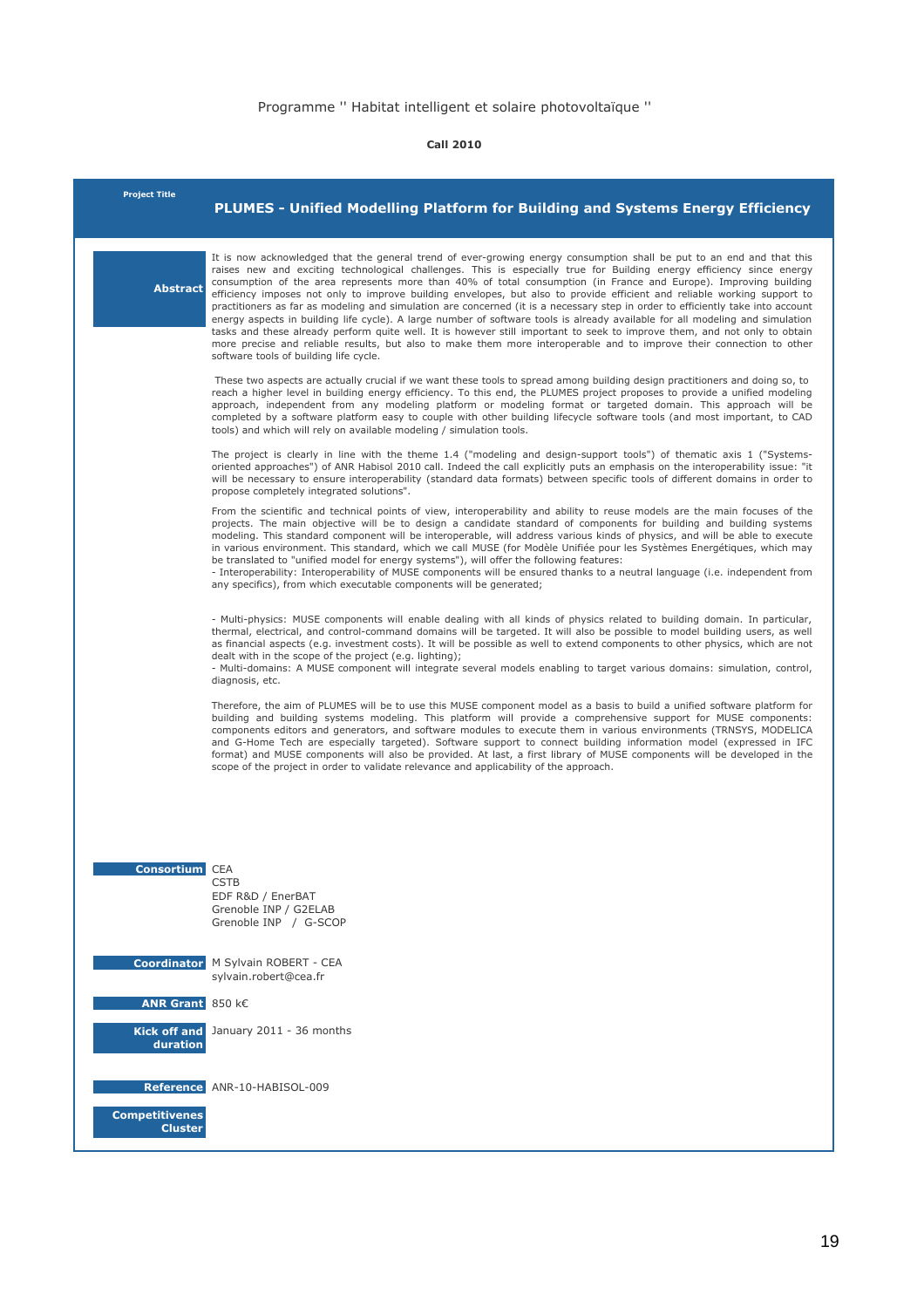| <b>Project Title</b>                    | PROTERRA - Advanced processes using alternative raw materials for an<br>economic production of high efficiency solar cells and modules.                                                                                                                                                                                                                                                                                                                                                                                                                                                                                                                                                                                                                                                                                                                                                                                                                                                                                                                                                                                                                                                                                                                                                                                                                                   |
|-----------------------------------------|---------------------------------------------------------------------------------------------------------------------------------------------------------------------------------------------------------------------------------------------------------------------------------------------------------------------------------------------------------------------------------------------------------------------------------------------------------------------------------------------------------------------------------------------------------------------------------------------------------------------------------------------------------------------------------------------------------------------------------------------------------------------------------------------------------------------------------------------------------------------------------------------------------------------------------------------------------------------------------------------------------------------------------------------------------------------------------------------------------------------------------------------------------------------------------------------------------------------------------------------------------------------------------------------------------------------------------------------------------------------------|
| <b>Abstract</b>                         | Abstract<br>In the very difficult context of today's photovoltaic market, the competition is increasingly fierce and consequently a very<br>sharp decline in the selling price of PV modules, especially those from China, is observed. The financial results of Photowatt<br>in the fiscal year 2009 have been very mixed. This dangerous situation weakens and may even, in the medium term,<br>threaten the French photovoltaic industry.<br>To deal with this situation, Photowatt has put all its efforts to improve its market share. To achieve this goal, Photowatt will<br>increase research and development actions to go deeper into more advanced manufacturing processes. These processes will<br>achieve the desired solar cell conversion efficiency that must remain among the best worldwide, with a sharp reduction in<br>the consumption of silicon and other raw materials while meeting the legal requirements of environmental and trade<br>standards. This can not be done without innovations adapted to today's technology, on which PHOTOWATT expects national<br>partners (CEA / LITEN-INES, laboratories of the CNRS and French SME) early results across an R & DT national project<br>named PROTERRA.                                                                                                                                       |
|                                         | The main objective of this project is to reach within 3 years the innovative manufacturing processes, giving an increase of<br>average conversion efficiency of cells and modules of an absolute point compared to the current industrial process. We aim<br>conversion efficiency above 20% on crystalline silicon solar cells with a significant reduction in production cost in order to<br>reduce module cost towards the goal of 1 Euro per watt-peak. The most sensible approach for this project is obviously to<br>work simultaneously on 2 areas: Raw material cost and more efficient manufacturing processes.<br>To achieve the objectives of the project, a new cell structure, which has never been used in the French PV industry, will be<br>developed.<br>This structure has a stack of passivation and antireflection layers, a front grid contact with very fine lines formed above the<br>heavily doped regions of passivable emitter, a passivated rear side by dielectric layers with located BSF and contact.<br>Different approaches of thermal treatment will be used to achieve an excellent metallic contact quality using alternative<br>materials and new concepts for the metallization.<br>This project will last 36 months and is divided into five technical areas:<br>- Selective removal / localized doping<br>- Advanced metallization |
|                                         | - Back side dielectric passivation<br>- Local BSF<br>- Efficient and recyclable modules.<br>To carry out these technical areas, a relevant and solid partnership has been established which brings together around<br>PHOTOWATT, a photovoltaic manufacturer, laboratories of the CNRS (INL-INSA Lyon, IEMN) and CEA-LITEN who have<br>revolved themselves since over twenty years designing and developing new photovoltaic cell concepts and a SME (TECHNIC<br>IST) well known in the field of metallization for over 25 years.<br>The achievement of the goals of PROTERRA project will help reduce the cost of photovoltaic energy sources. The stakes are<br>high as to create new employments and to preserve the jobs of 800 people within PHOTOWATT facility in Bourgoin-Jallieu.<br>These actions will enable Photowatt to present on the market the modules of new generation with higher performances<br>which significantly improves the competitiveness of the French PV industry. This will certainly increase the contributions of<br>photovoltaic in renewable energy resources and to improve the sustainability of the national structure of energy supply.                                                                                                                                                                                             |
|                                         | <b>Consortium</b> PHOTOWATT<br><b>Technic IST</b><br>CNRS - IEMN<br>CEA/LITEN-INES                                                                                                                                                                                                                                                                                                                                                                                                                                                                                                                                                                                                                                                                                                                                                                                                                                                                                                                                                                                                                                                                                                                                                                                                                                                                                        |
|                                         | <b>Coordinator</b> M Nam LE QUANG - PHOTOWATT<br>N.LEQUANG@photowatt.com                                                                                                                                                                                                                                                                                                                                                                                                                                                                                                                                                                                                                                                                                                                                                                                                                                                                                                                                                                                                                                                                                                                                                                                                                                                                                                  |
| <b>ANR Grant</b> $1242 kE$              |                                                                                                                                                                                                                                                                                                                                                                                                                                                                                                                                                                                                                                                                                                                                                                                                                                                                                                                                                                                                                                                                                                                                                                                                                                                                                                                                                                           |
| duration                                | Kick off and January 2011 - 36 months                                                                                                                                                                                                                                                                                                                                                                                                                                                                                                                                                                                                                                                                                                                                                                                                                                                                                                                                                                                                                                                                                                                                                                                                                                                                                                                                     |
|                                         | Reference ANR-10-HABISOL-010                                                                                                                                                                                                                                                                                                                                                                                                                                                                                                                                                                                                                                                                                                                                                                                                                                                                                                                                                                                                                                                                                                                                                                                                                                                                                                                                              |
| <b>Competitivenes</b><br><b>Cluster</b> | <b>TENERRDIS</b>                                                                                                                                                                                                                                                                                                                                                                                                                                                                                                                                                                                                                                                                                                                                                                                                                                                                                                                                                                                                                                                                                                                                                                                                                                                                                                                                                          |